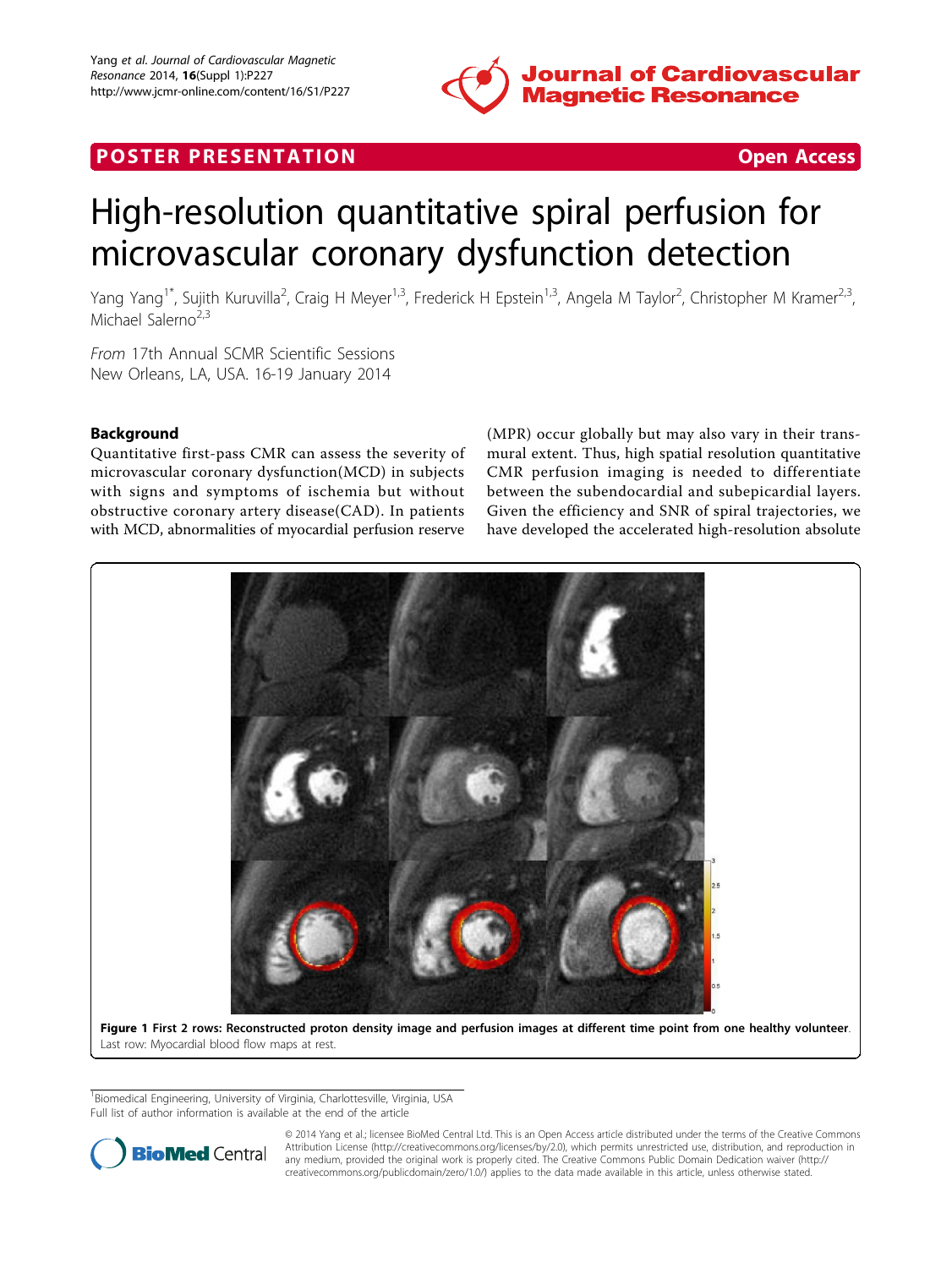<span id="page-1-0"></span>

quantification spiral pulse sequence to assess variations in the transmural extent of myocardial perfusion abnormalities in patients with suspected MCD.

#### Methods

We developed an accelerated high-resolution perfusion pulse sequence based on our previous dual contrast quantitative spiral sequence. Sequence parameters included: 8 interleaves of variable density spirals from 0.75 to 0.2 Nyquist, 6.1 ms readout per interleaf, TE 1.0 ms, TR 9 ms, TI 80 ms, FA 35°, FOV 320 mm<sup>2</sup>, in-plane resolution 1.5 mm. Resting perfusion were collected in 5 volunteers and adenosine stress CMR was performed in one suspected MCD patient. Perfusion images were acquired at 3 short axis slice locations on a 1.5T Siemens Avanto scanner during injection of 0.1 mmol/kg of Gd-DTPA. Stress imaging was performed following a 4 minute infusion of adenosine(140 mcg/kg/min). Quantification of perfusion